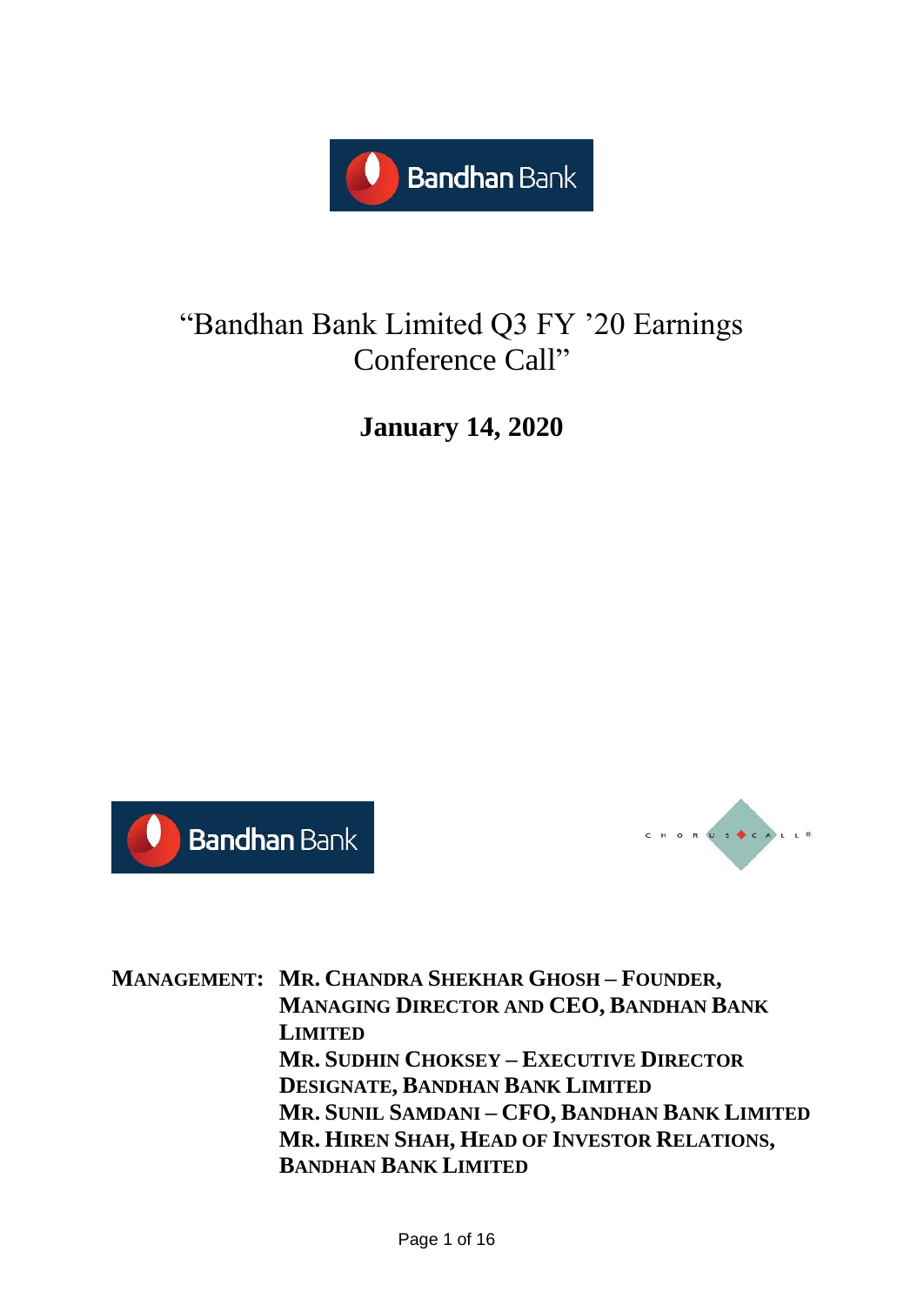- **Moderator:** Ladies and Gentlemen, Good Day and Welcome to the Bandhan Bank Limited Q3 FY '20 Earnings Conference Call. As a reminder, all participant lines will be in the listen-only mode, and there will be an opportunity for you to ask questions after the presentation concludes. Should you need assistance during the conference call, please signal an operator by pressing '\*' and then '0' on your touchtone telephone. Please note that this conference is being recorded. I would now like to hand the conference over to Mr. Hiren Shah – Head of Investor Relations. Thank you and over to you, Sir.
- **Hiren Shah:** Thank you, Janis. Good Evening everyone and thanks for joining this conference call. We are here to discuss Bandhan Bank's business and financial performance for the quarter ending December 2019. Along with that, we will also take the opportunity to update on the recent development in the industry and Bandhan Bank. To discuss this in detail, I have got with me, our Founder, Managing Director and CEO – Mr. Chandra Shekhar Ghosh; our Executive Director Designate – Mr. Sudhin Choksey; our Chief Financial Officer – Mr. Sunil Samdani, and myself, Hiren Shah – Head of Investor Relations.

Now, I would like to request our Founder, MD, and CEO – Mr. Chandra Shekhar Ghosh, to brief you all about the financial performance of the company and developments during the quarter. Over to you, Sir.

**Chandra Shekhar Ghosh:** Welcome, Good Evening and Happy New Year to all of you. Thank you for your time. I am just discussing the point Quarter-3 Financial Year '20 Bandhan Bank results. Profit has jumped in the bank to 120.85%, which amount wise is 731 crores after taking additional provision on standard advance to 200 crores. Our loan portfolio has grown, that is, 88.87%. It has become now 65,456 crores which was in last year 35,599 crores, so year-on-year growth has come 88.87%. Deposit portfolio has grown very good in this quarter, which is 58.51% year-on-year. Our deposit now has come 54,908 crores, which was the last year 34,639 crores. The total business of the bank is 1,20,000 crores within less than five years of the bank. The CASA growth has come 31.36%, but the CASA of the total deposit 34.31%; if I not count my Gruh deposit, it will be more than 35%. Gross NPA is now 1.9%, which was one year before 2.4%. Net NPA 0.81%, which was in the last quarter 0.6% and last year 0.7%. Capital adequacy ratio, it is now 24.69%, actually it is really 29.46% you know that, the provision to some of this portfolio in the last quarter of last year for that reason it has come in this and Return on Asset has come 3.5%, but if we not consider 200 crores standard advance in this quarter, so then our ROA will come 4.23% because we account for this provision of 200 crores, so that our ROA has come 3.5%, and ROE it is in 20%, but if we not consider 200 crores, it is in 24%, cost-to-income ratio 33.4%, and NIMs 7.9% which was in the last quarter 8.1%.

> We have 4288 banking outlets, out of that 1009 is bank branches, 3084 doorstep service centre, and 195 Gruh Centre. We added new customers in the last quarter of 7.3 lakhs and total of our customer now is 19 million, employee of 37,331 and we have the ATM of 486. If you see the advance growth, it is a very good growth but little bit conservative way because if we not count in that the Gruh that actually growth has come off the advance in the 33%. We are little bit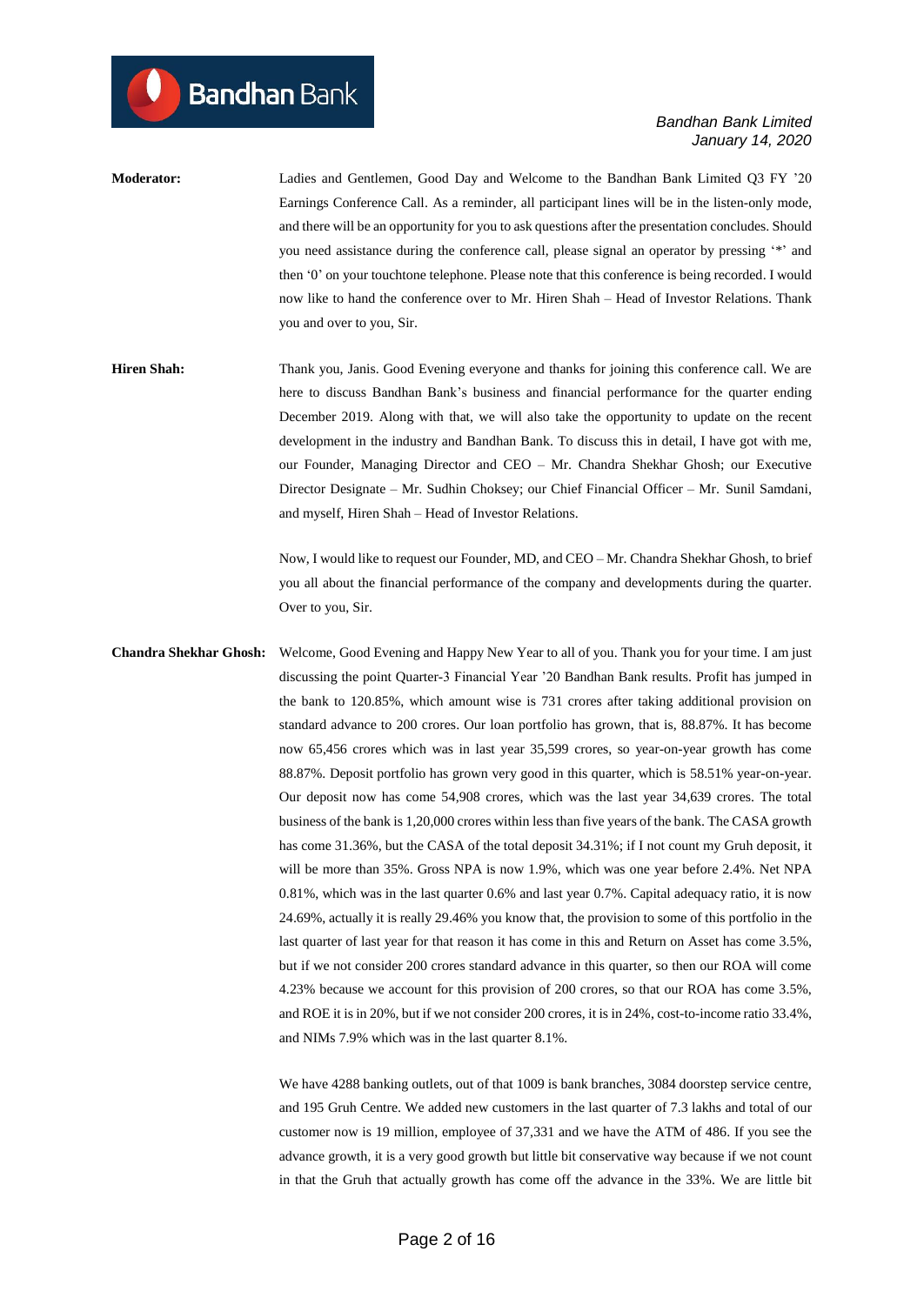conservative because of the external some of the challenge is there, so that we are willingly decided to be conservative in the last quarter, but now it is over. This quarter it will be continue as usual of the last year, so Bandhan would like to focus future in the same way, it is in microbanking, the core, housing also in core, and MSME, and these three are more focused. We saw that in big demand in the rural India, Tier-3, 4, 5, 6. We like to continue to provide this type of financial services to that segment across the country, so thank you to all of you. I hope you have some questions, which we like to answer on that. Thank you.

- **Moderator:** Thank you very much. Ladies and Gentlemen, we will now begin the question and answer session. We take the first question from the line of Karthik Chellappa from Buena Vista Fund Management. Please go ahead.
- **Karthik Chellappa:** Sir, I have three questions, firstly, can you give us some color on the kind of disruption if any that you have faced in owing to the CAA related protest that we have seen and specifically on Assam, I believe we have taken a 200 crore provision which works out to 3% of our Assam portfolio, would you foresee any similar level of standard provisioning required in the next quarter either with respect to the Assam portfolio or outside?
- **Chandra Shekhar Ghosh:** The first point I will give the answer to you on that not in a specific any of the issue whatever you mentioned the name. What has happened is there anything in the external issue will come in India flood, natural or sometime election and that is continuously coming on that and my last 19 years' experience I saw that, my team has seen it so this is not anything exceptional, it is only the challenge on that how people is movement and regularly or properly, but if it is a movement of short time we will not make on that and after that when this scenario will change, automatically people are coming to their regular business and everything, this is my one point, we have not seen that very exceptional in the Northeast point on this one from my last 19 years' experience.
- **Sunil Samdani:** In terms of the provision that we have made, it is based on our assessment of risk, we have tried to depict that in our investor presentation as well. If you leave Assam aside our on-time repayment rate (OTR) is at what it was in September 2019, so outside Assam we have not seen dip in OTR rate. Including Assam if you look at the Assam movement in the first week of December i.e, when the disruptions were at peak, we saw it falling but it has swiftly recovered back to 93.5 as of December end. As we have seen an improvement week after week, on a conservative side we have taken this provision on the basis of the OTR movement as on the last week of December.
- **Karthik Chellappa:** So just to clarify, can we say that in the fourth quarter we should not expect any similar provisions just looking at the consumer behavior or is it just too early for us to make that judgment?
- **Sunil Samdani:** If the situation is what it is today, then we may not need to take any more provisions.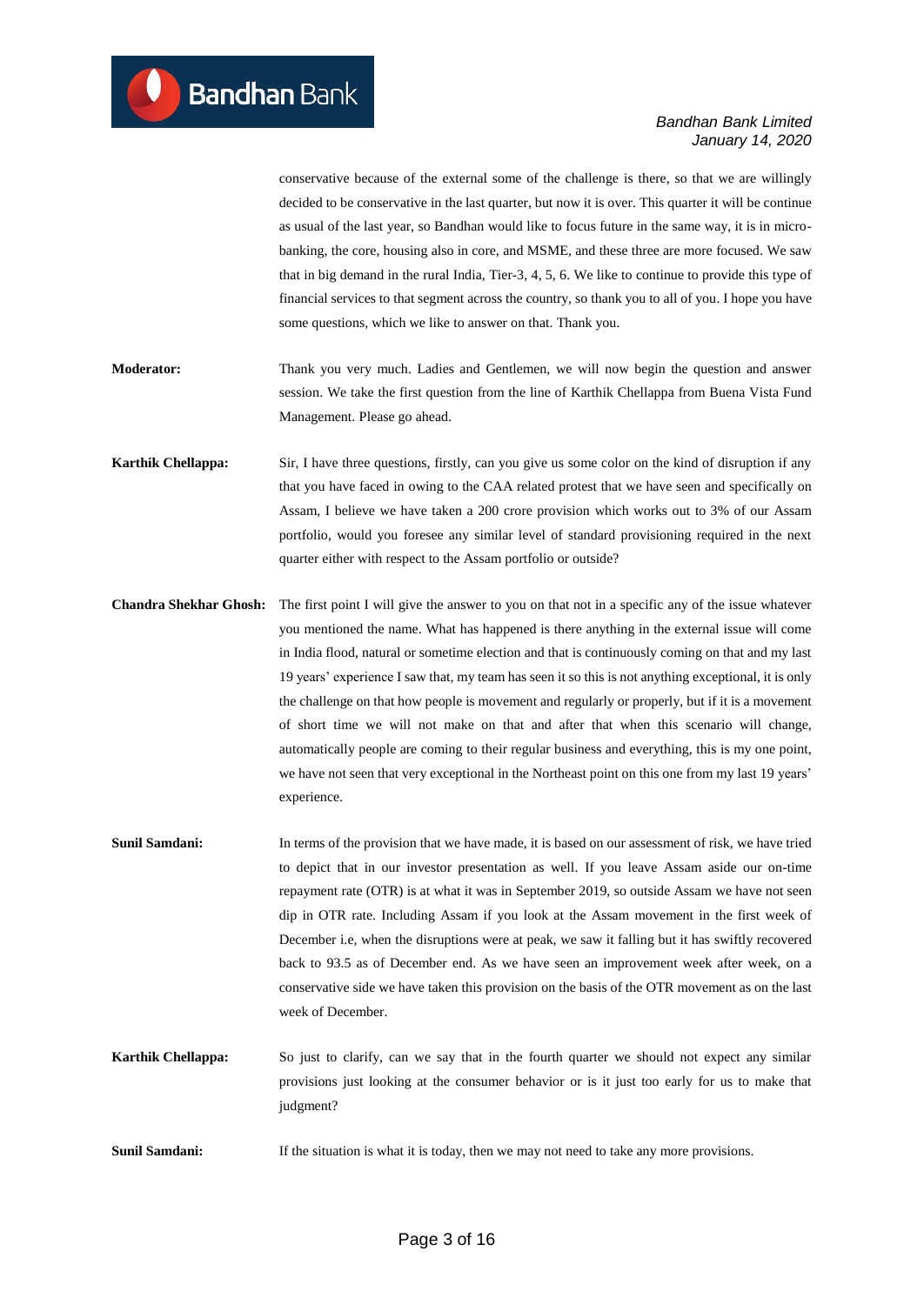# **Bandhan** Bank

*Bandhan Bank Limited January 14, 2020*

**Karthik Chellappa:** Of course, excluding Assam whether it is West Bengal or Maharashtra or so, your on-time repayment rate is still about that 98%-99%?

**Sunil Samdani:** Excluding Assam, as of December end we are 98.8.

- **Karthik Chellappa:** Sir, my second question is on the segmental GNPA movement especially for Gruh which has gone from 0.34 to 0.49, which is effectively I think something like a 40% increase quarter on quarter and you have qualified that by seeing there is a change in the recognition norms, could you give us more color on what exactly where the changes and how much of this increase came from those changes alone?
- **Sunil Samdani:** What we have seen is during the quarter there is slippages in the Gruh portfolio of about 82 odd crore. Till last quarter the asset classification was as per NHB norms till September, but postmerger it has to be done as per banking regulations. There is difference between the two regulations. Under NHB, it is on the reporting date DPD is considered and if the DPD is above 90 days then it is classified as NPA, whereas under banking regulation if a portfolio moves beyond 90 days and then even if it falls back to lets say 60 or 30, it continues to be an NPA till it becomes zero DPD, that is the major shift in the recognition of NPA between the two norms. We have seen about 82 crores of slippages in the home loan book this quarter and about 50% of this can be attributable on account of this regulation change.
- **Karthik Chellappa:** The classification is pretty much done which means in the March quarter to December quarter, it will be Apple-to-Apple comparison on a classification basis?
- **Sunil Samdani:** Yes.
- **Moderator:** Thank you. We take the next question from the line of Nishant Shah from Macquarie. Please go ahead.
- **Nishant Shah:** Sir, just an operational question, how do you go about like in the Eastern geography, understanding which customer say is not affected by something like a CAA or an NRC, because some news articles are saying that these guys also seem to have Indian KYC's, but then they are still illegal immigrant and then probably going back to their country of origin, so how do we manage the operational risk in terms of like gathering that market intelligence in terms of knowing who is like slightly riskier customer in terms that he may not necessarily be an Indian citizen especially if you consider the fact that these guys also have Indian KYC documents, is it not like an operational nightmare, that is just the first question?
- **Sunil Samdani:** We have valid OVD for all our active microfinance customers including in Eastern India. The average age of the customer in Easter India with us is about 7 to 8 years in which case they anyway qualify for loans and our customer.
- **Nishant Shah:** What about the new customers that that you add?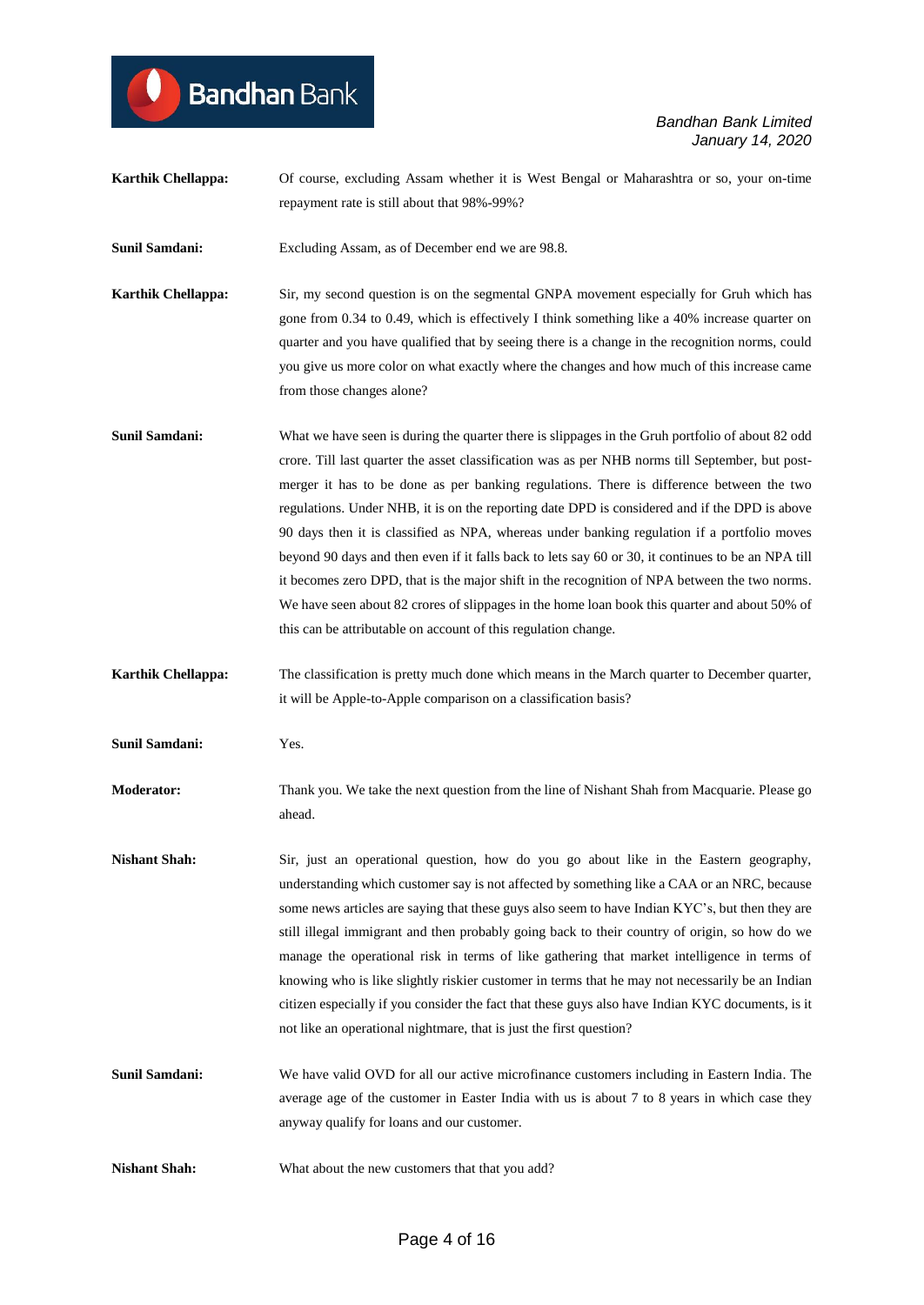| <b>Sunil Samdani:</b> | We continue to add customers basis the valid KYC document i.e, OVD.                                                                                                                                                                                                                                                                                                                                                                                                                                                                                                                                                                                                                                                                                                                                                                                                                                                                                                                                                                               |
|-----------------------|---------------------------------------------------------------------------------------------------------------------------------------------------------------------------------------------------------------------------------------------------------------------------------------------------------------------------------------------------------------------------------------------------------------------------------------------------------------------------------------------------------------------------------------------------------------------------------------------------------------------------------------------------------------------------------------------------------------------------------------------------------------------------------------------------------------------------------------------------------------------------------------------------------------------------------------------------------------------------------------------------------------------------------------------------|
| <b>Nishant Shah:</b>  | So do you expect like the growth or customer acquisition to then come down because of this?                                                                                                                                                                                                                                                                                                                                                                                                                                                                                                                                                                                                                                                                                                                                                                                                                                                                                                                                                       |
| <b>Sunil Samdani:</b> | Customer acquisition has been healthy, even last quarter it has been upwards of 20% year-on-<br>year.                                                                                                                                                                                                                                                                                                                                                                                                                                                                                                                                                                                                                                                                                                                                                                                                                                                                                                                                             |
| <b>Nishant Shah:</b>  | Sir, the next question is little bit difficult to phrase I will try my best, if you look at your retail<br>liability base, what do you think is the percentage of your primary transacting customers in your<br>retail liability base, so in the sense that who are the customers who have an account with you<br>and that is their primary transacting account and they probably either do not have any other bank<br>account or they probably use the other account like secondary account?                                                                                                                                                                                                                                                                                                                                                                                                                                                                                                                                                     |
| <b>Sunil Samdani:</b> | This is a very difficult thing to answer because how do you define primary.                                                                                                                                                                                                                                                                                                                                                                                                                                                                                                                                                                                                                                                                                                                                                                                                                                                                                                                                                                       |
| <b>Nishant Shah:</b>  | Velocity of transactions, like signups for bill payment, utility bills getting linked something like<br>that?                                                                                                                                                                                                                                                                                                                                                                                                                                                                                                                                                                                                                                                                                                                                                                                                                                                                                                                                     |
| Sunil Samdani:        | We have customers who have salary account with other banks, but they move their balances to<br>our accounts and they transact with us, so there could be a situation where I would say it is the<br>primary account for me and the other bank would say I have a salary account so it is primary<br>account for me, it is difficult to quantify.                                                                                                                                                                                                                                                                                                                                                                                                                                                                                                                                                                                                                                                                                                  |
| <b>Nishant Shah:</b>  | Sir, I will try to explain the context of the question, it has been like almost 4.5 odd years since<br>we have now become a universal bank and still if we see our mass-market retail customer or<br>retail assets, that has not really grown at quite the pace that we would have expected right, so<br>the question becomes that is this growth or is it the lack of growth possibly because we do not<br>really have the primary transactors with us in the sense that these are customers who have a<br>salary account with someone else and are keeping most of the balances here, but they are also<br>well penetrated in terms of other retail asset products like a home loan or a credit card, so in the<br>sense that our cross sell ability to them becomes limited, is that like a fair observation in terms<br>of like that you probably have a lot more float income or a float CASA, but not necessarily cross<br>sellable CASA, I know it is a very subjective question but like any color you could give is like<br>appreciated? |
| <b>Sunil Samdani:</b> | I do not think we can comment on behalf of customer because ultimately the customer has a<br>choice which product they want to take from whom and typically at least on the liability side,<br>we have seen that customer maintains more than one bank account and more so in the fixed<br>deposits. Our experience is that customer typically spread their fixed deposit with two to three<br>banks and on your question we can cross sell other asset product to our customers, the answer is<br>yes. IF our product and services are better, they will take it from us.                                                                                                                                                                                                                                                                                                                                                                                                                                                                        |

Bandhan Bank

 $\bullet$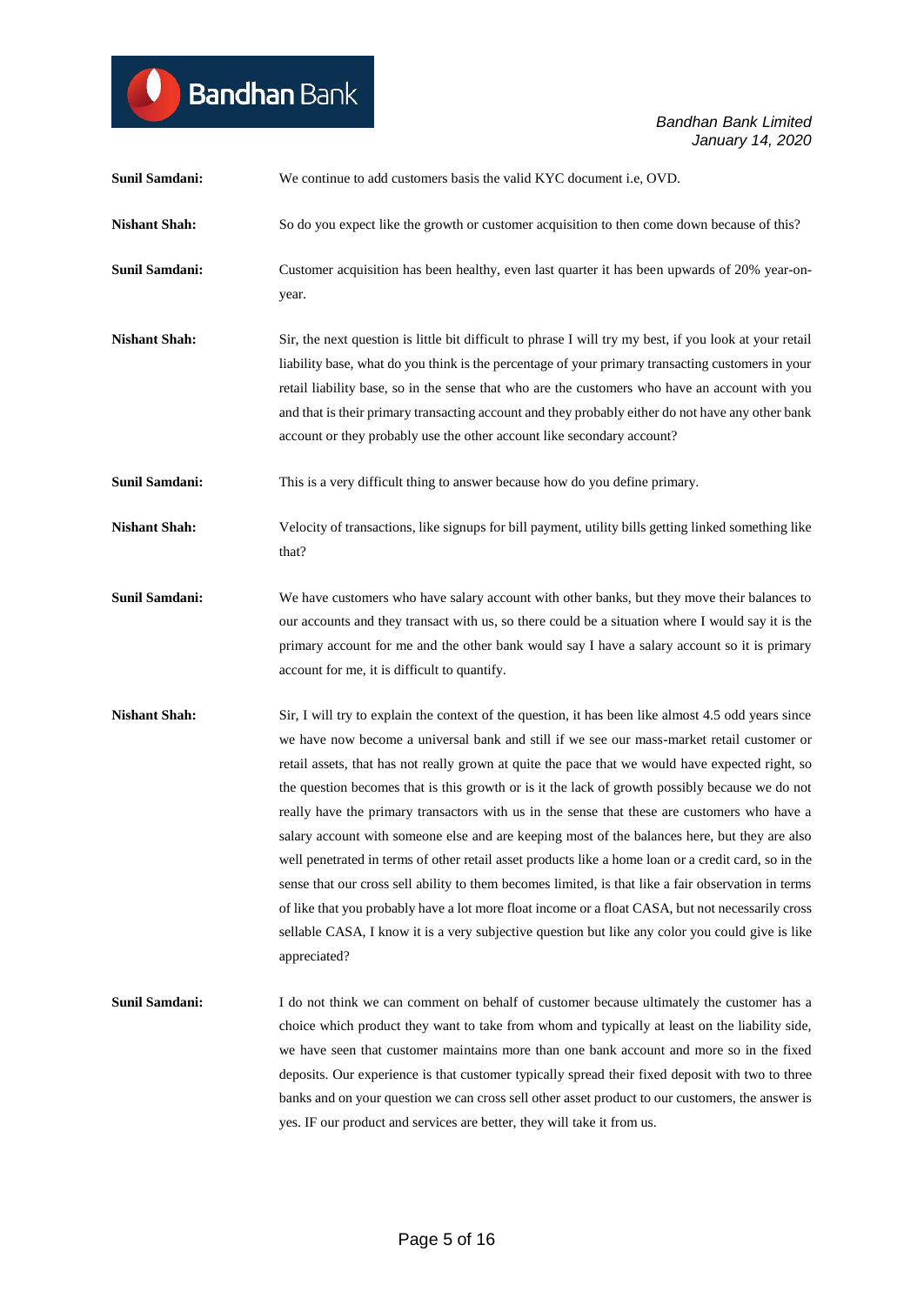| <b>Chandra Shekhar Ghosh:</b> I can add one point that is our growth of the customer is 26%, non-micro customers growth is at |
|-------------------------------------------------------------------------------------------------------------------------------|
| 50%. I am coming to that point, if you see that the rural and semi-urban we have that the presence                            |
| is 70% and customer is 68%, where the private sector bank are very less amount of presence in                                 |
| that rural and semi-urban, it is only the public sector bank so that is one area where there are                              |
| people are not getting all types of banking service from the existing banking outlet, so that is an                           |
| opportunity at Bandhan, but we are not analyzing on that how much is coming primary and they                                  |
| have other loan on that, that is not counting here.                                                                           |
|                                                                                                                               |

- **Nishant Shah:** One question then, at the time of your listing in your DRHP, the mix of your retail loans if I remember correctly of about 70%-80% personal loans and loans against deposits, has that changed as of today in the last couple of years?
- **Sunil Samdani:** With the new addition of GRUH, surely it has changed.
- **Nishant Shah:** No, ex of new addition, I am talking more organic, have we tried to get a lot more say home loans, car loans, credit cards and something like that, has that mix materially changed?
- **Sunil Samdani:** Apart from personal loan and loan against term deposit, the other product we started was mortgage loans, which is part of the Gruh vertical today.
- **Nishant Shah:** Okay, but anything about the organic growth like say our part of within that mortgages how has that grown in say the last couple of years?
- Sunil Samdani: That book year-on-year has grown about 40%.
- **Nishant Shah:** In absolute terms how much would it be?
- **Sunil Samdani:** That will be about 450 crores.

**Nishant Shah:** Just one last question, in some of our channel checks we have now come across some anecdotal cases where there is something called a medium enterprise loan supposedly being may be piloted or maybe our Intel is wrong, so could you talk about that, is this kind of an experiment being done like where you are trying to say scale up some of our existing customers into say higher ticket size loans of say three lakhs or so or is it just completely anecdotal?

**Chandra Shekhar Ghosh:** If you see what has happened, we have that the one crore 4 lakhs of borrower in microcredit, it is not specific in Assam, so out of that the 50% of my borrower who are more than five years to 19 years with us, so out of those customers some of that good number of customers we are finding out they fit with like MSME, but maybe they have not got any trade license and IT returns properly, so we ask them to understand, if they like to make it in good way and then we like to individual loan as an enterprise that can be key and they can grow as an MSME, so that is we can of the opportunities we can think about it, otherwise one person is in one of the business, they are in two to three business done on that and there is one microcredit started with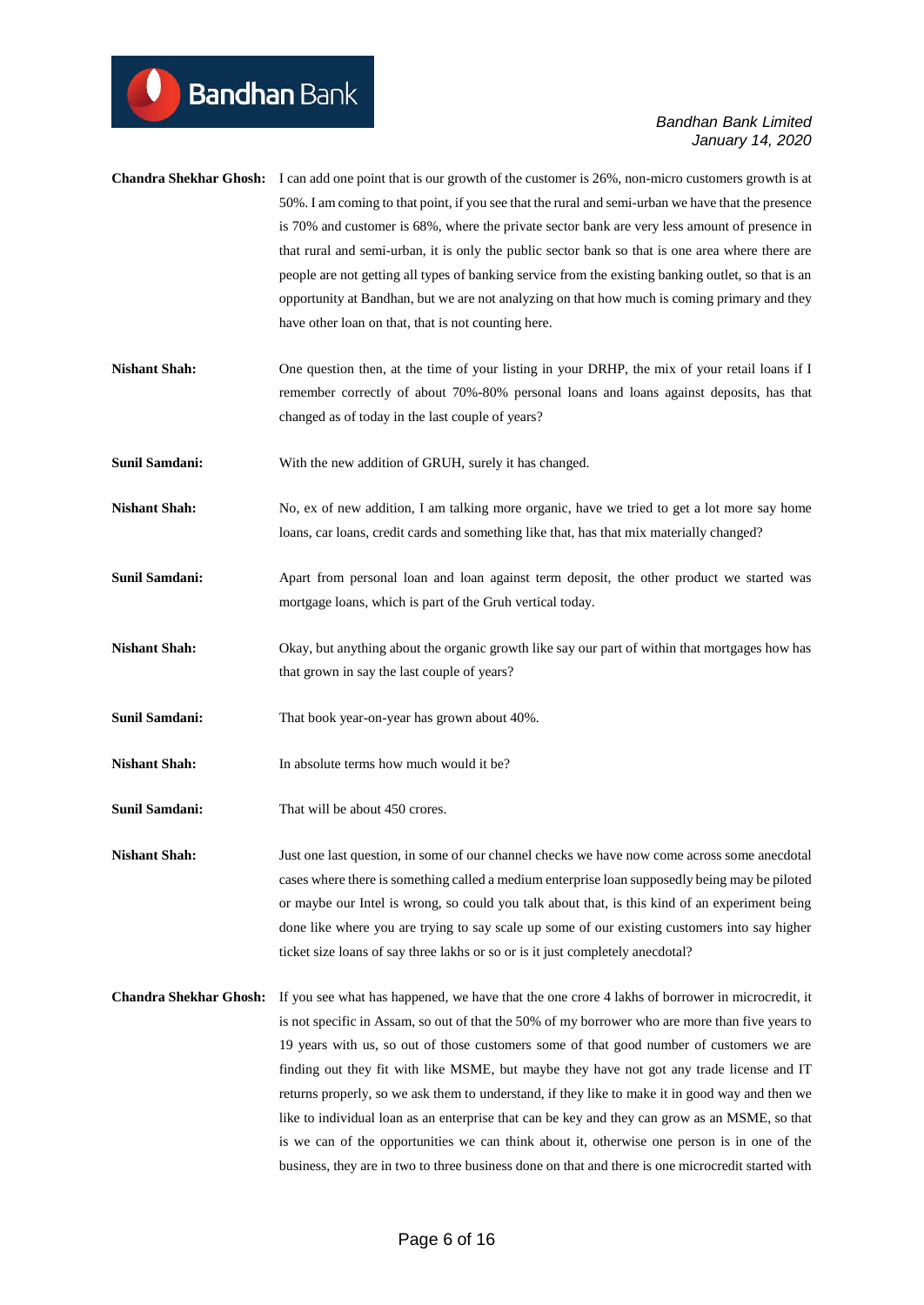5000 and 19 years after also 50,000 or one lakh, how they will like to maintain, they will go to the multiple banks, multiple things otherwise they will not like to go and concentrate on the same but these sort of enterprise, when they are coming as MSME, they will create the new employment of that area, so that is also need for country, economic growth, and unemployment to get the job that is the future objective where we can get in.

**Moderator:** Thank you. The next question is from the line of Anand Dama from Emkay Global. Please go ahead.

**Anand Dama:** Sir, can you please help us with the 30 DPD plus portfolio that you would be carrying now particularly into the state of Assam?

**Sunil Samdani:** Our 30 DPD as of December is 556 crores which in September was 384 crores, so the increase in 30 DPD is 172 crores, I am talking about pan India and out of this increase of 172 crores, 162 crores is the increase in Assam.

**Anand Dama:** Okay and this 556 now would have come down?

**Sunil Samdani:** This, we are talking about December numbers and we would like to restrict ourselves to December numbers.

**Anand Dama:** Sir, secondly is that we have made this 200 crores of provision or standard asset provisioning, so what is the rate of standard asset provisioning that we have used or any polls that you can quantify on which this 200 crore provision has been made?

**Sunil Samdani:** If you have to look at the question that you asked earlier, the increase in 30 DPD in microfinance portfolio is 172 crores vis-a-vis September, Assam is 162. We have looked at one as that metrics and we have also looked at recent behavior on the OTR rate and conservatively provided.

**Anand Dama:** Okay, so you do not expect any further provisions to be made on these loans and if the recovery rate is better going forward then basically there could be some reversal on this provisions as well?

**Sunil Samdani:** That is logical, I mean we do not want to comment on future, but logically that is how it will be.

**Anand Dama:** Sir, another reports were coming in particularly adverse reports coming in West Bengal and market, any comments over there what is happening in these markets, are you seeing some stress building up into this West Bengal as well?

**Chandra Shekhar Ghosh:** If you see that I am working 19 years in West Bengal and I have not seen any of this type of incident in Bengal, that is good if you see that before my 19 years nobody believed on that why I have been starting with West Bengal, at that time Government is very stringent on that and always the people are treated West Bengal cannot be lent, that time also I faced that issue and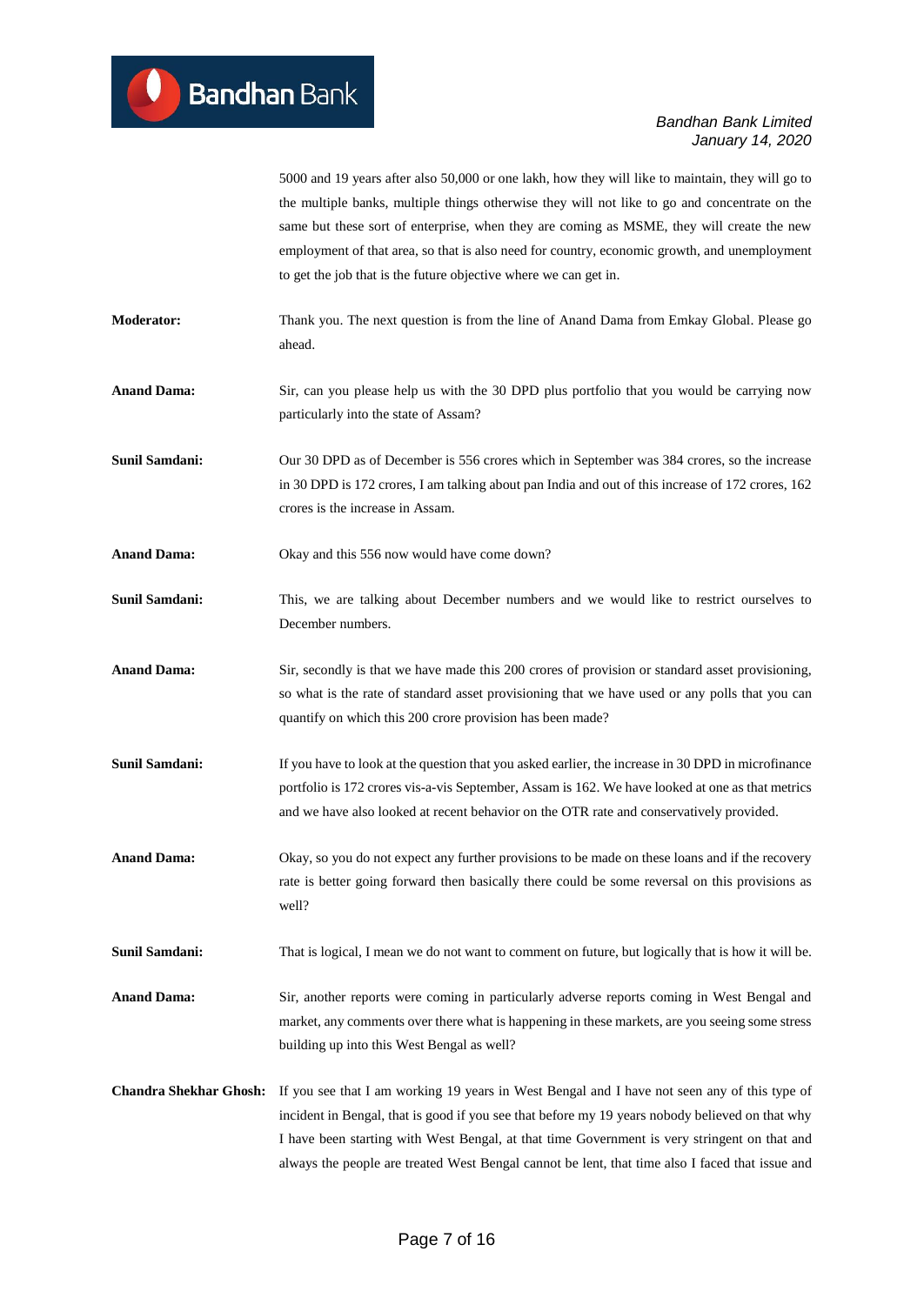gradually if you see that 19 years, the Rs. 3000 I gave loan or Rs. 1000 I given the loan and after 15 years, this people have built up a good enterprise and if you see that in 19 years many of challenges have come to the line, chit funds all are in Bengal, all things in that time we have faced and our people know that, but ultimately my customer knows that, they are running the business, they have made the money, they must be paid to us and whatever is happening and they are not bothered about it and they are giving to that, if you see within that all situation my OTR of West Bengal till now is 98% plus, I am not seeing that is, the only point on that, you will not count the amount of the portfolio, you count how the senior of this the business or mature the business, how long running this business, how many business they have been making on that. If I say that the last time I also mentioned I have the business intelligence team asking them to check microcredit borrower who are taking loan from us, what is their status of the income that, they communicate to me that they have collected some of the random sample and meet that people and find out on that their per month income Rs. 38,000 of family income. When I asked to my banker's colleague because I was not a banker and asking them how much you can like to lend to these people, they said that they can give six lakhs on the basis of 38,000 per month income or 1,25,000, so that is not the matter. If I find out on this the customer and who have the business and you see that now we are a bank, we are very much strong rich team, everything they are also guided to our system, processes and everything. I am not feeling anything about the West Bengal point of view.

**Anand Dama:** Sir, basically any centre particularly in the Assam where we still do not have any recovery at all or basically every centre we have started recovering and we have been able to reach all the centres?

**Sunil Samdani:** There has not been a single day where such situation has come where there has not been any recovery. The lowest OTR if you look at our presentation we ever seen was about78%.

Anand Dama: Sir, we would have had the RBI supervision for last year being completed recently, any adverse comments which were there from RBI on the overall compliance risk or as such?

**Sunil Samdani:** We cannot comment on the RBI inspection report that is a confidential document.

**Moderator:** Thank you. The next question is from the line of Rahul Jain from LionRock Capital. Please go ahead.

**Rahul Jain:** Two questions, one is when you look at the media report obviously with respect to all these CAA-related protest as well as overleveraging, there is lot of concerns in the way from multiple channels with respect to microfinance especially in the East and north-east part of India, even today we have seen an article saying West Bengal is seeing a bit of microfinance crisis and I know you partly answered this question just now, but what is your assessment, why do you think there is such a big concern being raised and why you do not see any issue at your end, so what is really happening maybe not your end but on industry level, are you seeing something which is basically causing all this things being talked about and is in the press report?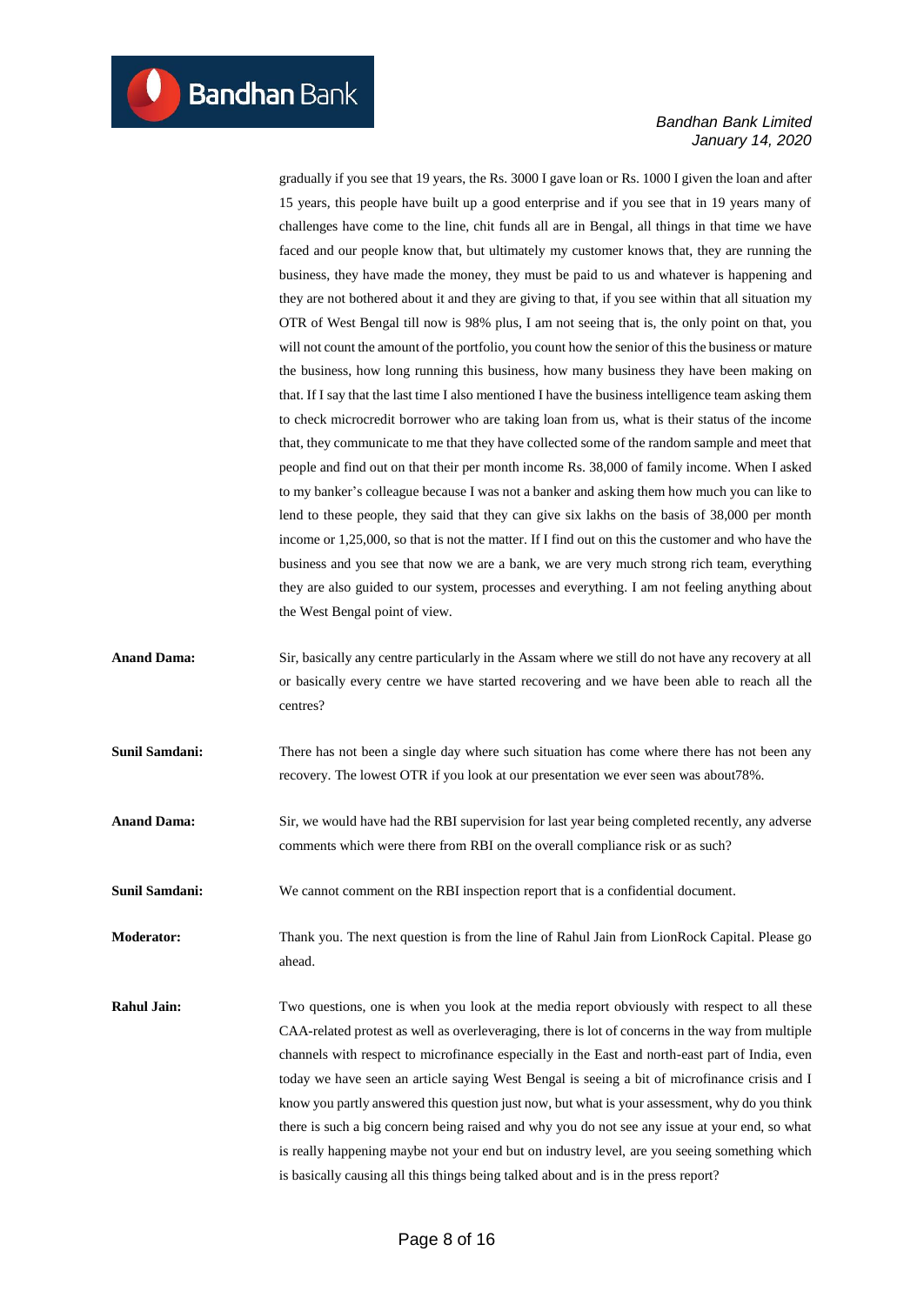**Chandra Shekhar Ghosh:** We cannot comment on the press report and second point on that my practice of 19 years I have not seen because I am working in the ground level and I meet every month some of the customers and some of the ground level people what their perception on that, so I have given that my best explanation from my experience. Yes, because I am doing the business, I also try to address my risk in future and accordingly I will take my decision. Second point of my learning on that any business have risks and this is a challenge for our country, India. I cannot say that no, but for the last 19 years we have the best way, I have seen that the experience gathered by my team how this type of situation will be to like to face on that. The other point on that the customer point of view is that the customer loyalty, they understand about it, they have made the money for business and how they got the money and what position they have come, so they are satisfied and automatically my repayment. I have 100% commit from myself on that. As per my experience, I have not seen any type of challenge in Bengal whatever report has come on that.

# **Rahul Jain:** My second question was with respect to just from operational perspective, so I understand on the ground the loan officer is always in contact with the borrowers and you obviously have a lot of communication, but when you look at these borrowers in terms of data access like how do you make sure that you have always have a full picture of both formal as well as informal leverage at the customer level, for example a customer can always walk up to a local moneylender, borrow something, and repay the installments through the microfinance companies so how does the bank manage that data access and operational details, how do you make sure that whatever data you are feeding is clean and covering all the potential leverage which could be there at the customer level?

**Sunil Samdani:** To answer your question 100% of microfinance customers are on credit bureau. What is not there in credit bureau of course is the moneylender's indebtness, but then our model is such that they meet customers every week for an hour. The average age of customers with us is more than 5 to 6 years for existing customer base, that gives us enough ability to get the information about the customer not only from the formal sources but also from informal sources

**Moderator:** Thank you. The next question is from the line of Kunal from Edelweiss Securities. Please go ahead.

**Kunal:** Firstly in terms of again the portfolio in Assam so against this portfolio of 6500 crores, I think we have made the provisioning of 200 odd crores which is 3 odd percent and I think we are saying if this situation continues as it is, there will not be any further provisioning required, but if we look at maybe the previous events across for the industry and I think this seems to be much more intense, so the general write offs have been in the range of 5% to 6% based during the demon- or may be at AP wherein say most of the players were impacted, so what gives us the confidence with respect to this 3% and currently also our collection efficiency is around about 93.6 so there is still a gap of almost like 6 odd percent which will yet to fill over there, so first is that and against maybe this exposure which we have of 6500 crores, what would be the quantum of deposits which we would have raised from Assam as such, so may be purely in terms of the MFI?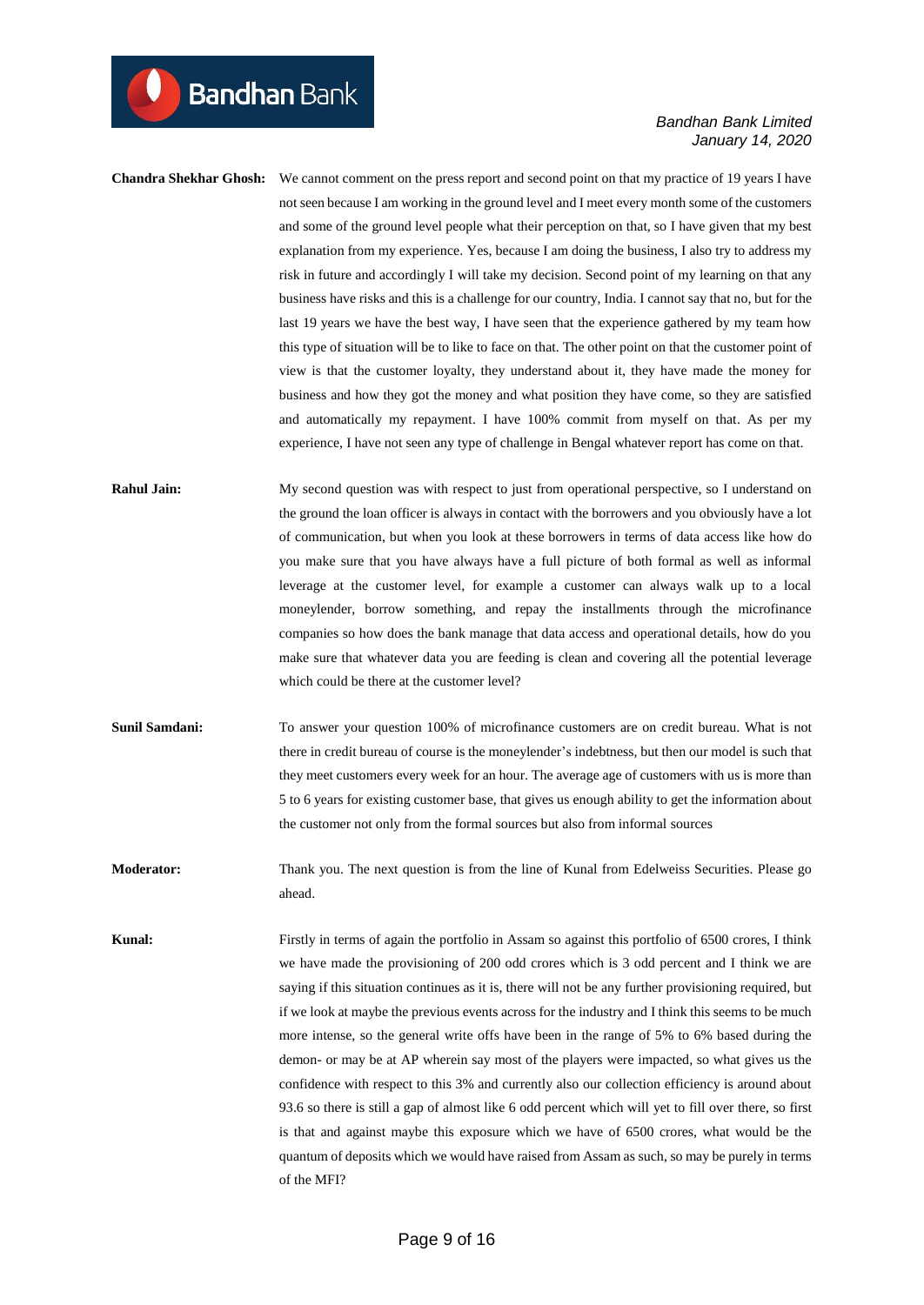$\bullet$ 

| <b>Sunil Samdani:</b>  | I will answer your first question first in terms of our assessment, our total book is 6500 crores<br>in Assam, but as you see our OTR has come up quite swiftly to almost 93%-94% and this is<br>based on the recent behavior of the customer that we envisage that this will be the right amount<br>or the adequate amount the way we look at today, so we had looked at our data from 3 to 4 sites<br>looking at DPD, looking at OTR, looking at the customer interactions in the field, and come up<br>with this provision and with respect to deposits in Assam, our total deposits from Assam but this<br>not necessarily is deposit from borrower, this is the deposit from our banking channels is 1474<br>crores. |
|------------------------|---------------------------------------------------------------------------------------------------------------------------------------------------------------------------------------------------------------------------------------------------------------------------------------------------------------------------------------------------------------------------------------------------------------------------------------------------------------------------------------------------------------------------------------------------------------------------------------------------------------------------------------------------------------------------------------------------------------------------|
| Kunal:                 | Okay, and if you can get the split between the customers and maybe outside of the MFIs, would<br>that be possible to share?                                                                                                                                                                                                                                                                                                                                                                                                                                                                                                                                                                                               |
| <b>Sunil Samdani:</b>  | It is not readily available, but on an average we have our average balance per DSC customer is<br>about Rs. 1900 at all India level.                                                                                                                                                                                                                                                                                                                                                                                                                                                                                                                                                                                      |
| Kunal:                 | Sir, maybe would that help in terms of at least if there are deposits maybe our recovery rates<br>would relatively be better because maybe customers have the deposits and they would not want<br>to delay especially with Bandhan, so just trying to evaluate maybe as compared to that of other<br>players that should be relatively better off in terms of the recovery run rate given the ?                                                                                                                                                                                                                                                                                                                           |
| <b>Sunil Samdani:</b>  | If you look at our presentation, we have benchmarked this event against GST and<br>demonetization, so there our experience has been that things come back to normalcy in three<br>months' time in both demon- as well as GST as far as Bandhan goes. Here we are talking about<br>Bandhan specifically, so we are hoping that this should be back to normalcy in three months'<br>time.                                                                                                                                                                                                                                                                                                                                   |
| Kunal:                 | Secondly in terms of Gruh portfolio, so mortgage is if we really look at it, it has been still quarter-<br>on-quarter sequentially when you look at it the portfolio is down, so is it more to do with the<br>integration or this is more in terms of the business momentum which we should look at it and<br>when should we expect this portfolio to get back to the growth trajectory because when you look<br>at it, it was like 19,200-19,300, now it is down to like 19,000, so slight slip sequentially, so is it<br>more of an integration or that is maybe the trend in the near term?                                                                                                                            |
| <b>Sudhin Choksey:</b> | I think it has lot to do with the integration because the merger got effective from October $17th$ ,<br>so it is only one-and-a-half months that we are into the merged entity and priority obviously is<br>to ensure that we are in compliance with the RBI norms especially on the KYC and on the<br>identification of the NPA so I think probably we should get back to the normal momentum,<br>which we have experienced during the last 12 month period probably three months' time to six<br>months' time.                                                                                                                                                                                                          |
| Kunal:                 | Okay, so it would still take like three to six odd months to get back to the normal trajectory?                                                                                                                                                                                                                                                                                                                                                                                                                                                                                                                                                                                                                           |
| <b>Sudhin Choksey:</b> | Yes.                                                                                                                                                                                                                                                                                                                                                                                                                                                                                                                                                                                                                                                                                                                      |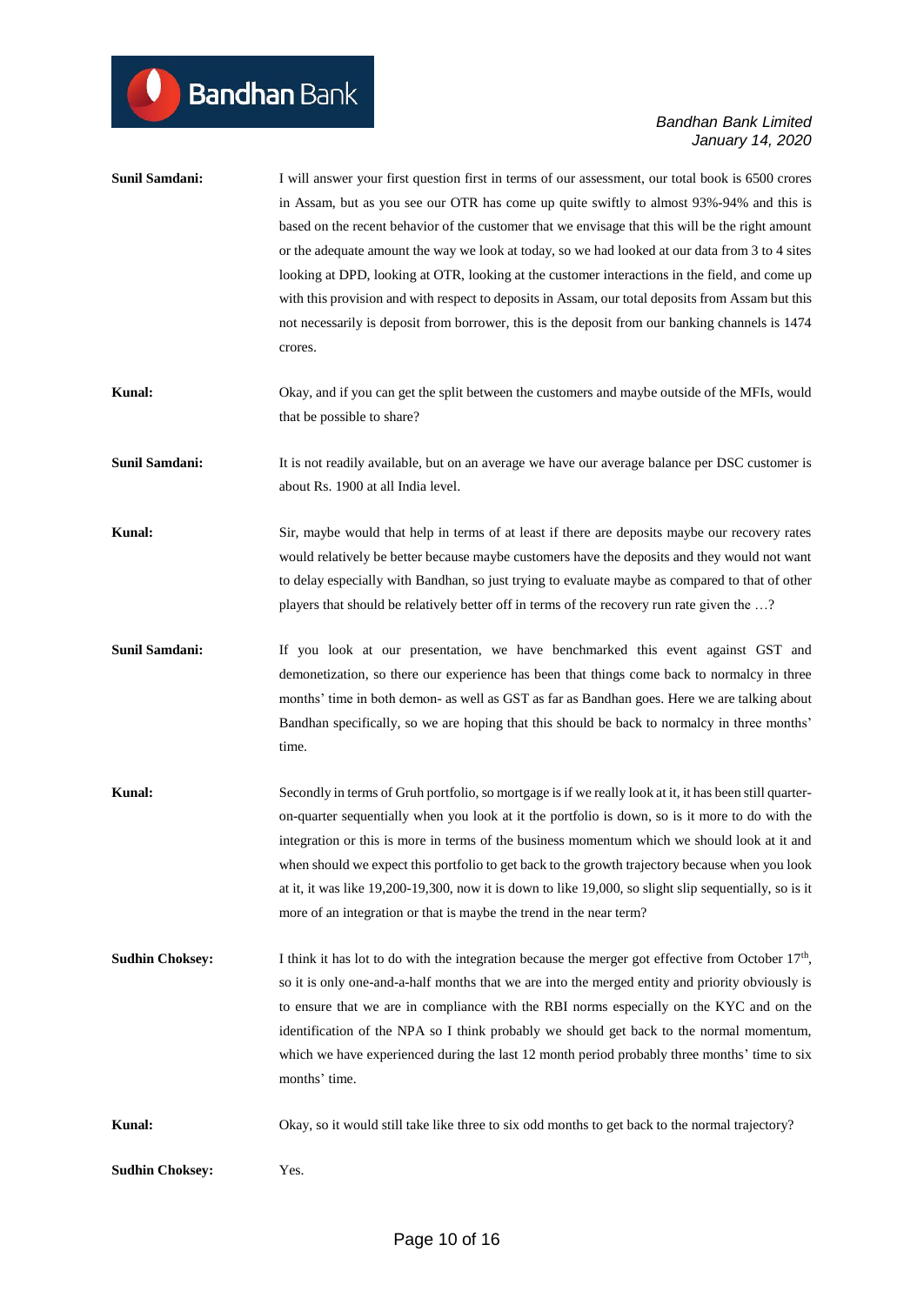| Kunal:                 | Until then I think it should be more or less flattish kind of, so maybe in terms of the business<br>growth that should be limited in Gruh portfolio?                                                                                                                                                                                                                                                                                                                                                                                                                                                                                                                                                                                                                                                                                                                                                                                                           |
|------------------------|----------------------------------------------------------------------------------------------------------------------------------------------------------------------------------------------------------------------------------------------------------------------------------------------------------------------------------------------------------------------------------------------------------------------------------------------------------------------------------------------------------------------------------------------------------------------------------------------------------------------------------------------------------------------------------------------------------------------------------------------------------------------------------------------------------------------------------------------------------------------------------------------------------------------------------------------------------------|
| <b>Sudhin Choksey:</b> | What has happened this particular quarter I would not make any judgment based on this quarter<br>situation. I think going forward this fourth quarter probably will give us an indication as to how<br>soon we can gather the momentum.                                                                                                                                                                                                                                                                                                                                                                                                                                                                                                                                                                                                                                                                                                                        |
| <b>Moderator:</b>      | Thank you. The next question is from the line of Rakhi Prasad from Alder Capital. Please go<br>ahead.                                                                                                                                                                                                                                                                                                                                                                                                                                                                                                                                                                                                                                                                                                                                                                                                                                                          |
| Rakhi Prasad:          | Just on the growth of the MFI book for rest of India, it seems like it is growing faster or<br>sequentially because Assam took a hit this quarter and also our number of employees have also<br>increased, so are we putting more employees in the rest of India locations, could you just give<br>some color around this growth?                                                                                                                                                                                                                                                                                                                                                                                                                                                                                                                                                                                                                              |
|                        | Chandra Shekhar Ghosh: If you see the West Bengal customer growth is coming in 15% year on year in the last point on<br>that and this is, if you go to this total microfinance portfolio growth has come 30%, but instead<br>of that the West Bengal growth has come 15%, so this is one point I mentioned. Second point<br>on that this is not in a microcredit point of view to that is in employees increasing, employees<br>increasing from different vertical opening on that the SCL and others and some of the internal<br>auditor is needed so that we are transfer from the business to internal audit, concurrent audit, so<br>that is in some other factors also is there. At one point, we have been introduced in the last one-<br>and-a-half years, one year also that is every of the microcredit office, one of the position is<br>operational hit that is we have now given to them, so that is number of employees is increasing<br>on that. |
| <b>Sunil Samdani:</b>  | Yes, the growth in percentage terms outside East India in terms of customer acquisition is faster<br>than Eastern India and our growth excluding Assam book has been steady, it was 34.6% year-<br>on-year in September quarter, it is 33.5% this year.                                                                                                                                                                                                                                                                                                                                                                                                                                                                                                                                                                                                                                                                                                        |
| Rakhi Prasad:          | This growth in employees and the corresponding cost also, that is why we can see the growth in<br>the cost is because of this jump in the employees?                                                                                                                                                                                                                                                                                                                                                                                                                                                                                                                                                                                                                                                                                                                                                                                                           |
| Sunil Samdani:         | The increase in OPEX partly is because of the increase in people, but the large amount is<br>specifically for the merger-related expenses. There has been an increase in merger related<br>advertisement expenses, which we did on merger. Also as we replaced Gruh's high cost<br>borrowing since Gruh was on Ind-AS, the processing fee paid on loans was also amortized over<br>the tenure of the loan so now that we have repaid the Gruh borrowings, you cannot carry the on<br>charts processing fee on the books and that has to be charged off, so that is why there has been<br>that one-time impact on account of repayment of Gruh borrowing.                                                                                                                                                                                                                                                                                                       |
| Rakhi Prasad:          | So then next year basically these will get normalized?                                                                                                                                                                                                                                                                                                                                                                                                                                                                                                                                                                                                                                                                                                                                                                                                                                                                                                         |

**Bandhan** Bank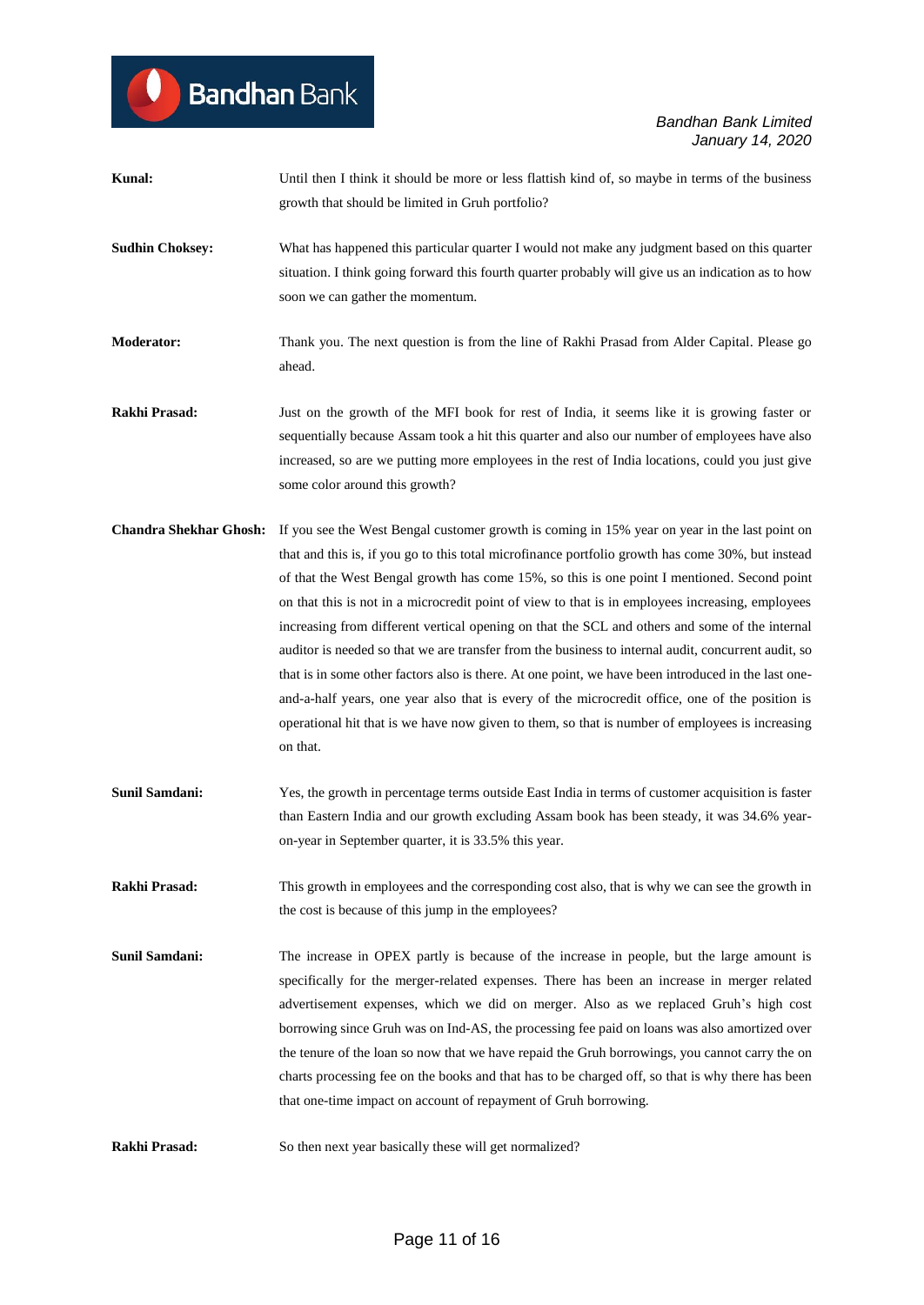```
Sunil Samdani: Yes.
Moderator: Thank you. The next question is from the line of Rohan Adwan from Multi Act. Please go ahead.
Rohan Adwan: Sir, my first question is on the code for responsible lending that we have been reading about in
                            the newspapers which the MFIN seems to be propagating, I know Bandhan stands on this but if 
                            hypothetically it were to be adopted, how will it be decided who gets to lend to the customer if 
                            the total is capped at INR 1 lakh, that is the first? Second was on NIMs, the decline in QOQ 
                            basis, if you can just throw some light on that?
Sunil Samdani: We have seen a drop of about 20 basis points on the NIMs largely two reasons, one is the excess
                            liquidity. We have been carrying excess liquidity of almost 4500 crores this quarter for the entire 
                            quarter and as we repay in this quarter, the balance accrued liabilities, you know this excess 
                            liquidity will come down, and two, as the recognition of NPA of Gruh portfolio there has been 
                            a reversal of certain interest income. We are quite hopeful and once the cost of fund comes down 
                            with those one-time charges being recognized in this quarter, we see the NIMs going back to 
                            that 8% mark in a quarter or two.
Chandra Shekhar Ghosh: Bandhan from beginning is a responsible lending practice but not as a certificate. We are only 
                            the organization, our interest rate is 17.95 the lowest in the industry and if you come on that 
                            before I am bank, I was in a bank that time also my interest rate was 22.5% which is lower than 
                            any of the lenders, we are the lower, so we are very careful about it from my customer point of 
                            view, how we can see the responsible lending and pass on some of the benefit to them. Second 
                            point is we are the organization, we are practicing I say that there is only single loan. One loan, 
                            one customer, until it will not close we are not going to the next one, so many of the things, if 
                            you see that the going to the respect to all, if you visited my group meeting and how we respect 
                            my customer and customer also respect to us and assessment have been prepared on the basis of 
                            their business and others so I hope that we are as a micro-finance institution and also as a bank, 
                            we are practicing responsible lending on that, not the signing the paper, so this we like to 
                            continue on that.
Rohan Adwan: Sir, lastly on number of exclusive borrowers if you can share?
Sunil Samdani: It is in the same range of about 55%.
Moderator: Thank you. The next question is from the line of Nishant Shah from Macquire. Please go ahead.
Nishant Shah: There was a question earlier on about what the underlying pool is for this 200 crores provision
                            that you have made, could you just repeat that, I did not quite catch that properly? Second 
                            question is there is a sequential 10% drop in PCR so could you just like may be talk a little bit 
                            about that, why should the PCR exclude in technical write-offs be down by 10%?
```
**Bandhan** Bank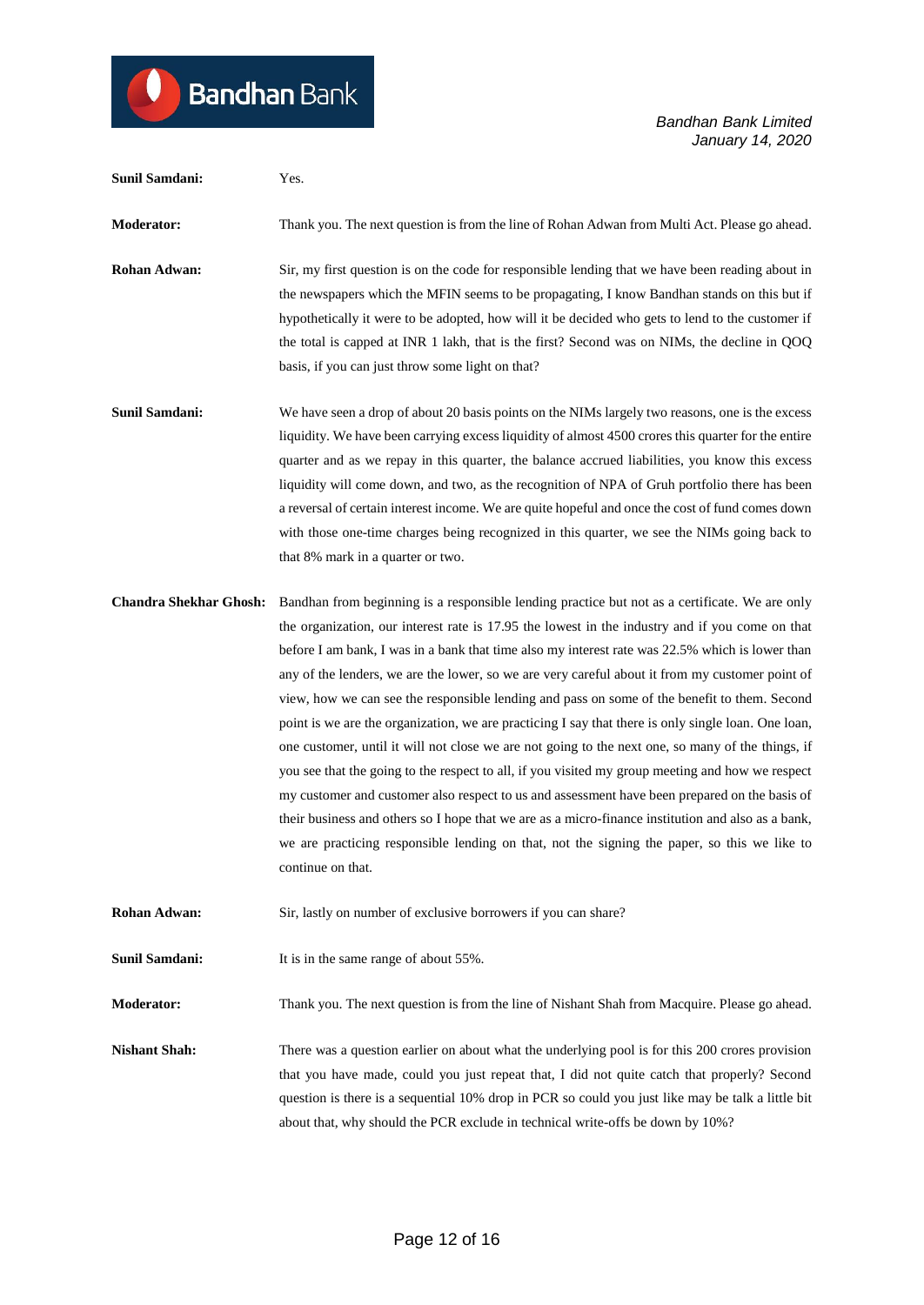| Sunil Samdani:            | Your first question we have already explained, we evaluated it from all sides from the DPD side,<br>from the OTR side and the interaction from the field and that is the basis our conservative<br>estimates we have come up with this 200 crores. On the PCR side, the increasing GNPA that we<br>see partly is on account of the home loan book that turned NPA that is more on the regulatory<br>norms for recognizing from an HFC to bank                                                                                               |
|---------------------------|---------------------------------------------------------------------------------------------------------------------------------------------------------------------------------------------------------------------------------------------------------------------------------------------------------------------------------------------------------------------------------------------------------------------------------------------------------------------------------------------------------------------------------------------|
| <b>Nishant Shah:</b>      | Sir, just coming back to the first question again, this 200 crores what would be the proportionate<br>total advances outstanding for all the customers that you have identified on which you have<br>made this 200 crores provision, so what you are trying to estimate is like what actually could be<br>the affected portfolio potentially?                                                                                                                                                                                               |
| <b>Sunil Samdani:</b>     | That is provided basis our risk evaluation given the situation currently.                                                                                                                                                                                                                                                                                                                                                                                                                                                                   |
| <b>Nishant Shah:</b>      | So 200 is the total amount, it is not that, we assume that may be 25% is the haircut that we would<br>have and therefore the underlying exposure is maybe let us say is 800 crores and we will provide<br>25% against that, that is not how we should look at it, right?                                                                                                                                                                                                                                                                    |
| <b>Sunil Samdani:</b>     | Yes.                                                                                                                                                                                                                                                                                                                                                                                                                                                                                                                                        |
| <b>Moderator:</b>         | Thank you. The next question is from the line of Karthik Chellappa from Buena Vista Fund<br>Management. Please go ahead.                                                                                                                                                                                                                                                                                                                                                                                                                    |
| <b>Karthik Chellappa:</b> | Thank you very much for the follow-up, Sir, out of the 10.5 million micro-borrowers, how many<br>would be in West Bengal?                                                                                                                                                                                                                                                                                                                                                                                                                   |
| <b>Sunil Samdani:</b>     | Micro-borrowers you can say that my portfolio of the micro in West Bengal is 40%.                                                                                                                                                                                                                                                                                                                                                                                                                                                           |
| <b>Moderator:</b>         | Thank you. The next question is from the line of Akash Datani from HDFC Securities. Please<br>go ahead.                                                                                                                                                                                                                                                                                                                                                                                                                                     |
| <b>Akash Datani:</b>      | I have two questions, firstly after what you all have seen in certain parts of Assam in the quarter<br>that has gone by, is there any introspection or there any reason which you all want to change<br>your operation policies, practices, what is your take from this?                                                                                                                                                                                                                                                                    |
| <b>Sunil Samdani:</b>     | We have been operating in Assam for last 13 years and out of this 13 years for the last 10 to 11<br>years, since last 10 years we have been the sole lender in Eastern states. It is only in the last three<br>years we have seen other players entering the Northeast India and we hear this noise mainly in<br>the last one to one-and-a-half years, so we do not think there is a need to change the model.<br>Process improvement is a continues exercise some to meet regulatory guidelines and some to<br>incorporate best practices. |
| <b>Akash Datani:</b>      | Secondly, if there have been any group meetings that have been suspended in the quarter that<br>has gone by?                                                                                                                                                                                                                                                                                                                                                                                                                                |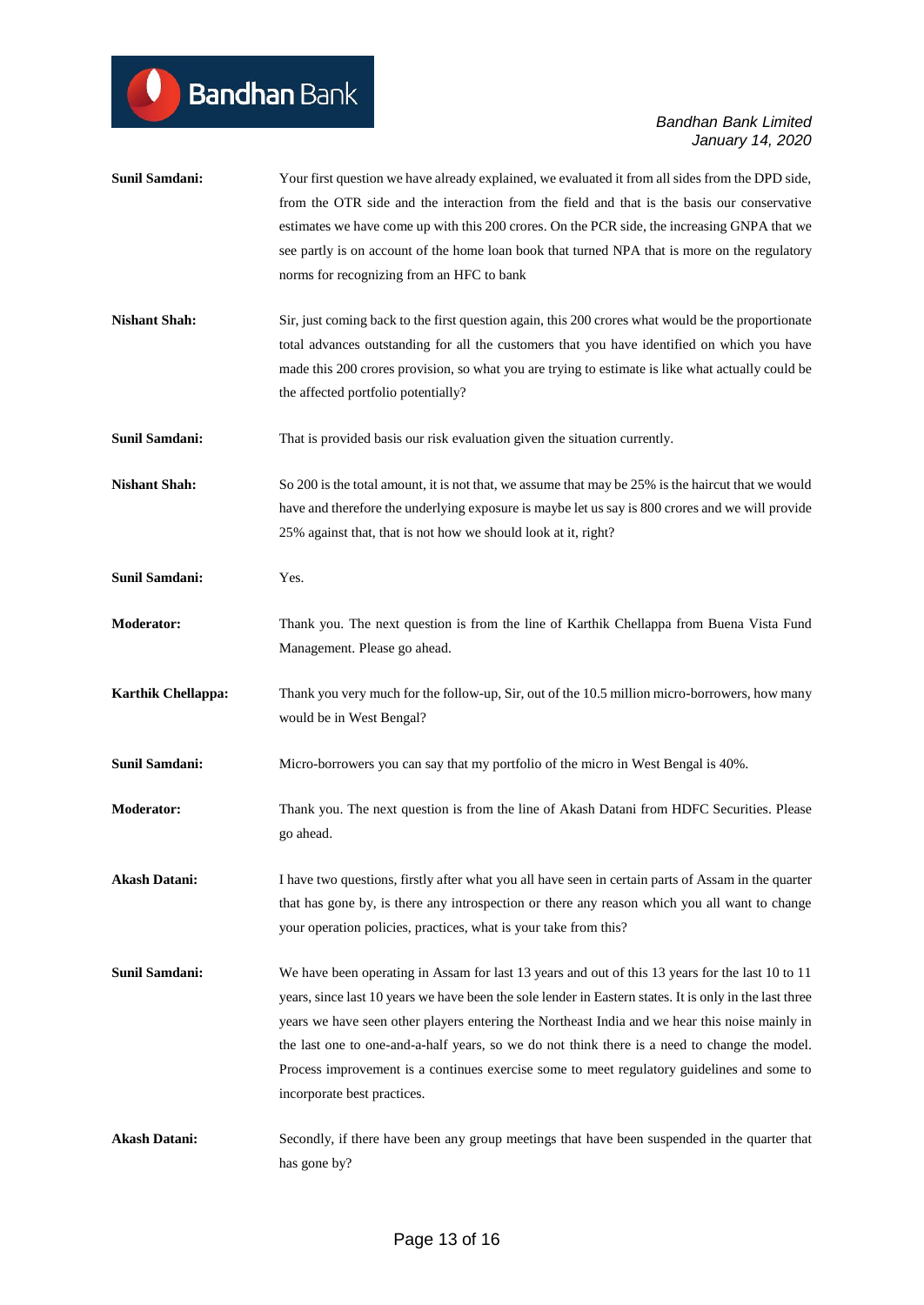| Sunil Samdani:                | There has been few days where there has been disturbance and we could not conduct the group<br>meetings.                                                                                                                                                                                                                          |
|-------------------------------|-----------------------------------------------------------------------------------------------------------------------------------------------------------------------------------------------------------------------------------------------------------------------------------------------------------------------------------|
| <b>Chandra Shekhar Ghosh:</b> | If you see that in some of the time on that when the bandh is coming, so that I cannot request<br>my staff to go to the village, so that it will not happen that is sometimes the customer is coming<br>to the office to repay in the evening, so that is happening, this is not exceptional, it has happened<br>earlier as well. |
| <b>Akash Datani:</b>          | There is not a large proportion of meeting that still stand suspended, is that a fair assumption?                                                                                                                                                                                                                                 |
| <b>Sunil Samdani:</b>         | If you are talking about recent situation it has been peaceful, so the meetings continue.                                                                                                                                                                                                                                         |
| <b>Moderator:</b>             | Thank you. The next question is from the line of Gaurav Jani from Centrum Broking. Please go<br>ahead.                                                                                                                                                                                                                            |
| Gaurav Jani:                  | Three quick questions from my end, one is how many customers would we have in Assam of<br>the total 10 million in micro-banking?                                                                                                                                                                                                  |
| Sunil Samdani:                | 14.2 lakhs.                                                                                                                                                                                                                                                                                                                       |
| Gaurav Jani:                  | Sir, the customer profile in Assam, so this will be typically unsecured loans eligible for the JLG<br>model, right?                                                                                                                                                                                                               |
| Sunil Samdani:                | The entire micro-banking categorization is unsecured.                                                                                                                                                                                                                                                                             |
| Gaurav Jani:                  | As per the erstwhile JLG model?                                                                                                                                                                                                                                                                                                   |
| Sunil Samdani:                | Yes.                                                                                                                                                                                                                                                                                                                              |
| Gaurav Jani:                  | Sir, lastly if I may ask you what will be the vintage of our MFI loans, will it be 1.5 to 2 years,<br>am I reading that correctly?                                                                                                                                                                                                |
| Sunil Samdani:                | Yes, it is 1 year and 2 years, we have two products.                                                                                                                                                                                                                                                                              |
| Gaurav Jani:                  | So, assuming that I think for the quarter we might on average have a 1000 odd crore portfolio<br>outstanding, right? Which should be due for Q3 and hence that can also be there for Q4, right,<br>that is the way to read it from Assam?                                                                                         |
| <b>Sunil Samdani:</b>         | Sorry, I did not get this question.                                                                                                                                                                                                                                                                                               |
| Gaurav Jani:                  | What I was getting to is Q3 would actually have an outstanding or probably an overdue of 1000<br>crores from Assam, am I reading that correctly because our vintage would be about 1.5 to 2<br>years?                                                                                                                             |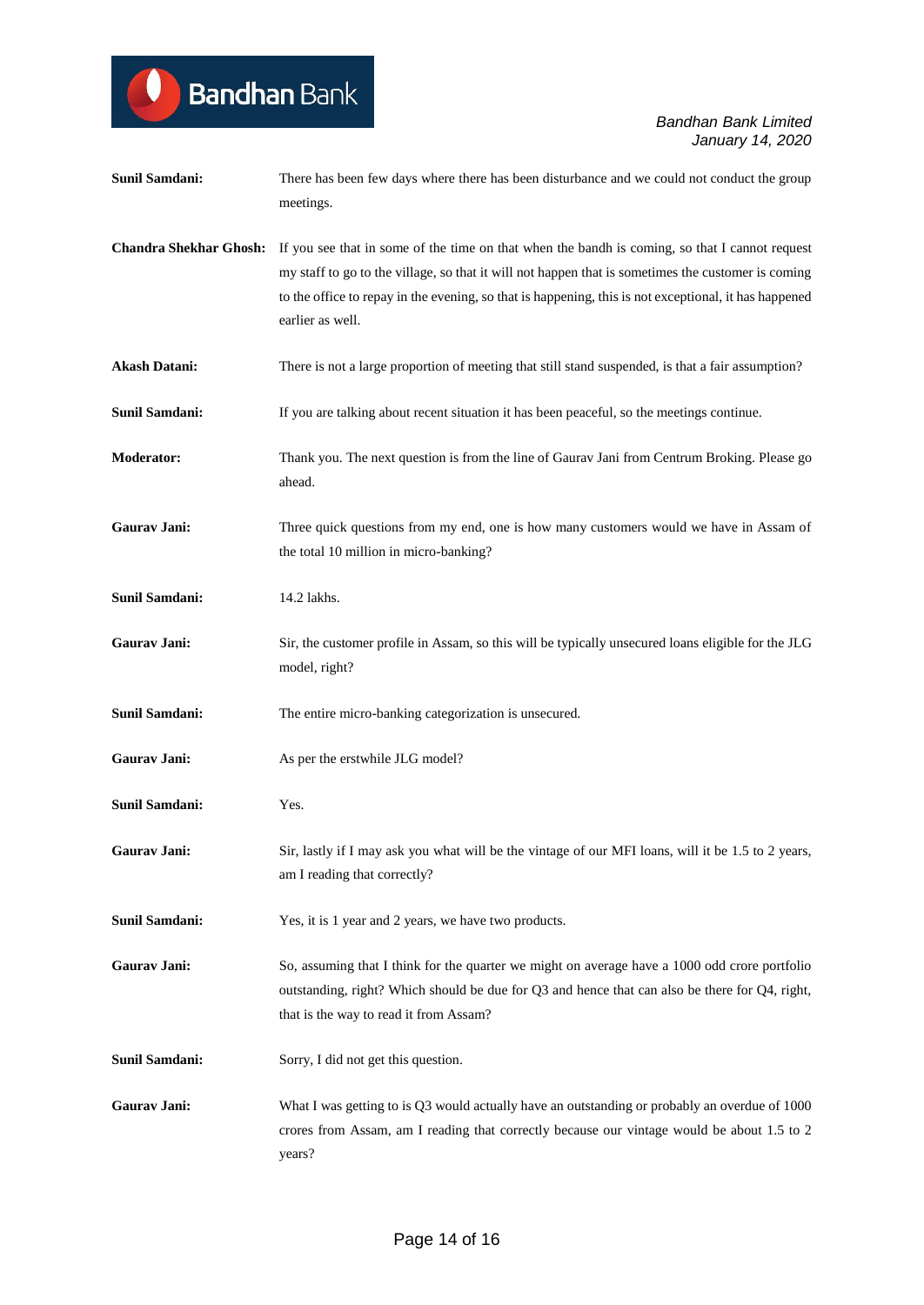| <b>Sunil Samdani:</b>         | No, not really.                                                                                                                                                                                                                                                                                                                                                                                                                                                                                                                                                                                                                                                                                                                                                                                                                                                                                                                                                                                                                                                                                                                                                                                                                                                                                                                                                                            |
|-------------------------------|--------------------------------------------------------------------------------------------------------------------------------------------------------------------------------------------------------------------------------------------------------------------------------------------------------------------------------------------------------------------------------------------------------------------------------------------------------------------------------------------------------------------------------------------------------------------------------------------------------------------------------------------------------------------------------------------------------------------------------------------------------------------------------------------------------------------------------------------------------------------------------------------------------------------------------------------------------------------------------------------------------------------------------------------------------------------------------------------------------------------------------------------------------------------------------------------------------------------------------------------------------------------------------------------------------------------------------------------------------------------------------------------|
| Gaurav Jani:                  | Could you just explain how to look at it?                                                                                                                                                                                                                                                                                                                                                                                                                                                                                                                                                                                                                                                                                                                                                                                                                                                                                                                                                                                                                                                                                                                                                                                                                                                                                                                                                  |
| <b>Sunil Samdani:</b>         | See, as I said our total bank wide 30 DPD number is 556 crores out of which the Assam book is<br>about 227 crores and the increase if you look at it from September quarter, it is 162 crores in<br>Assam at an overall pan-bank level 172.                                                                                                                                                                                                                                                                                                                                                                                                                                                                                                                                                                                                                                                                                                                                                                                                                                                                                                                                                                                                                                                                                                                                                |
| Moderator:                    | Thank you. The next question is from the line of Digant Haria from Antique Stock Broking.                                                                                                                                                                                                                                                                                                                                                                                                                                                                                                                                                                                                                                                                                                                                                                                                                                                                                                                                                                                                                                                                                                                                                                                                                                                                                                  |
| Please go ahead.              |                                                                                                                                                                                                                                                                                                                                                                                                                                                                                                                                                                                                                                                                                                                                                                                                                                                                                                                                                                                                                                                                                                                                                                                                                                                                                                                                                                                            |
| <b>Digant Haria:</b>          | I just wanted one data keeping question, could you just tell me what is the loan portfolio that we<br>have in the state of Bihar and Orissa? I just wanted the previous year's portfolio also of those<br>two states?                                                                                                                                                                                                                                                                                                                                                                                                                                                                                                                                                                                                                                                                                                                                                                                                                                                                                                                                                                                                                                                                                                                                                                      |
| Sunil Samdani:                | Bihar is 4053 crores which previous year was 3120 crores, which is a 30% year-on-year increase.<br>Orissa is 945 crore, previous year same time was 659 crores.                                                                                                                                                                                                                                                                                                                                                                                                                                                                                                                                                                                                                                                                                                                                                                                                                                                                                                                                                                                                                                                                                                                                                                                                                            |
| Moderator:                    | Thank you. The next question is from the line of Manish Ostwal from Nirmal Bang Securities<br>Pvt. Ltd. Please go ahead.                                                                                                                                                                                                                                                                                                                                                                                                                                                                                                                                                                                                                                                                                                                                                                                                                                                                                                                                                                                                                                                                                                                                                                                                                                                                   |
| <b>Manish Ostwal:</b>         | I have one question on the Assam portfolio, we have 16% portfolio in Assam, against that we<br>have provided 3% provisioning, so you said if the current situation prevails then there will be no<br>incremental provisioning for this particular portfolio, but Sir our OTR rate in Assam portfolio is<br>93% and that is a 5% drop from the September 2019 rate, so basically we need to provide 2%<br>more if the current situation prevails and that amount works out to 130 crore plus, so can you<br>explain this to me?                                                                                                                                                                                                                                                                                                                                                                                                                                                                                                                                                                                                                                                                                                                                                                                                                                                             |
| <b>Chandra Shekhar Ghosh:</b> | Only I said that you see my one month in total days on day basis my OTR. If you see that the<br>98% OTR has suddenly come for the 78%. Again, next day it has come up even 90% and again<br>go down, so that means it is on the basis of environment it is coming down and up. It is not<br>showing that my customer is not interested to repay, for that reason we are not counting in that<br>way to this because this is the situation, if you see that 93.6%, that is also the situation, if you<br>know that that is not that much of the growth, that means the customer is very good, they are<br>trying to repaying regular but in that they cannot come to the group meeting, they cannot come<br>to this office to repay for that reason is happening, so for that reason I am not accounting<br>everything will be like to 5% to 10% to my MFI book, because my data is not showing on that.<br>If you see the last two point also earlier and that two also if you see that the demonetization and<br>we have been seeing that there is another GST impact and if you go to this UP and all impact<br>has been coming on that, the one month to three months is the maximum it will be like and<br>automatically again then customer return back and paying on this, so this is on the basis of that<br>we are very conservatively we take some amount as a special provision. |

Bandhan Bank

 $\bullet$